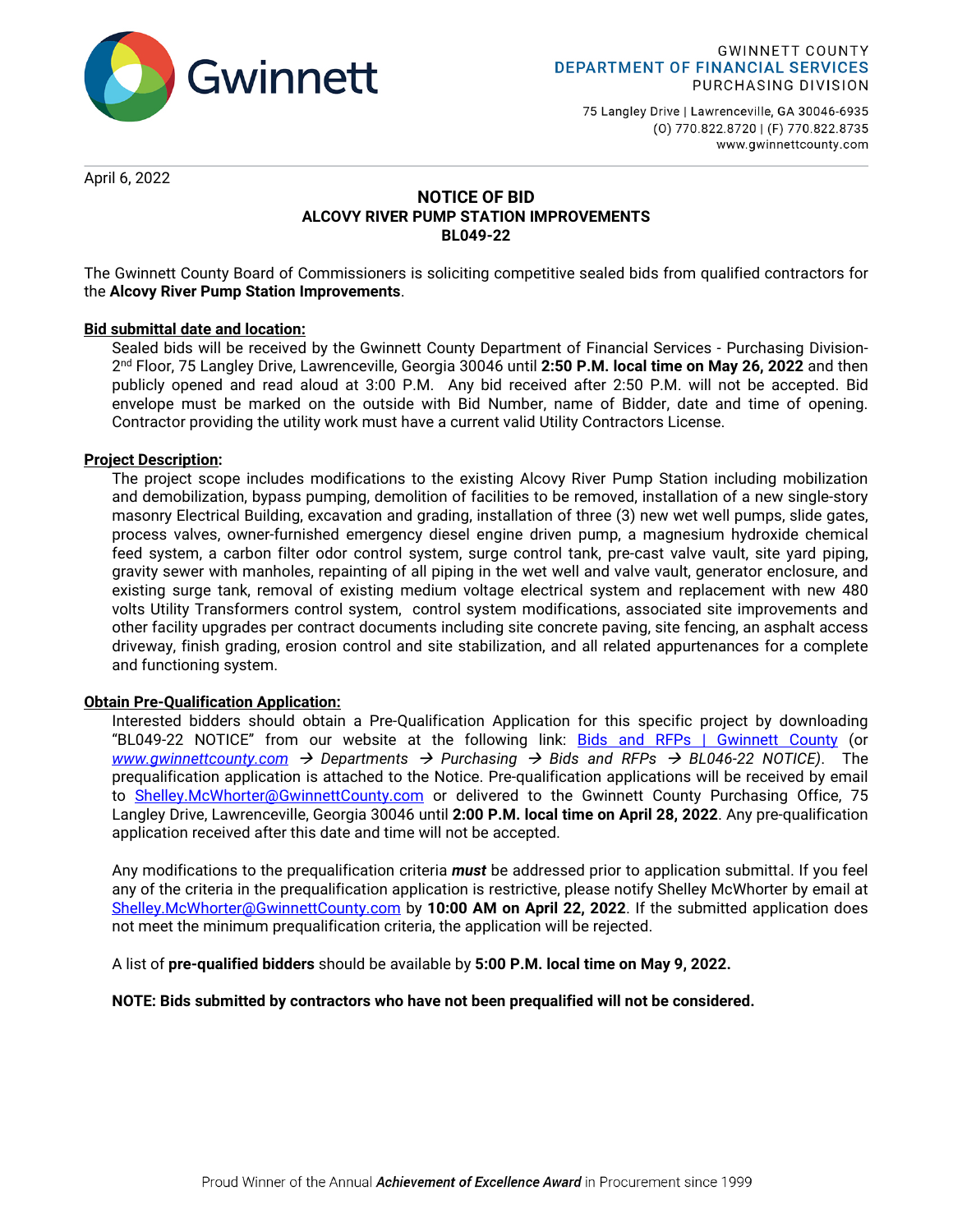## **NOTICE OF BID - PAGE 2 Alcovy River Pump Station Improvements BID DATE: May 26, 2022 BID NUMBER: BL049-22**

## **NOTE:**

Contractors pre-qualified via BL123-21 do NOT have to pre-qualify again. Those contractors are:

- IHC Construction Companies, LLC
- Lakeshore Engineering, LLC
- Haren Construction Company, Inc.
- P.F. Moon and Company, Inc.
- Reeves and Young, LLC
- Ruby-Collins, Inc.
- Heavy Constructors, Inc.
- Crowder Construction Company
- Wharton-Smith, Inc.
- Sol Construction, LLC
- Reynolds Construction of Georgia

## **View Construction Drawings and Specifications at the following locations:**

**Gwinnett County Dept. of Financial Services Arcadis, US, Inc.**<br>Purchasing Division – 2<sup>nd</sup> Floor **Commens** Omkar Ghavi Purchasing Division –  $2<sup>nd</sup>$  Floor 75 Langley Drive 2839 Paces Ferry Road, Suite 900 Lawrenceville, GA 30046 Atlanta, GA 30339

770-384-6736<br>omkar.ghavi@arcadis.com

**Gwinnett County Dept. of Water Resources** 684 Winder Highway Lawrenceville, GA. 30046

## **Obtain Construction Drawings and Specifications**

Drawings and Specifications must be purchased from Arcadis, US, Inc. at the above address for a nonrefundable fee of \$100.00 (hard copy)/\$20.00 (electronic). Only complete sets will be issued. Applications for documents, together with a non-refundable payment should be filed with the Engineer. Bidders wanting to submit a bid must purchase plans via Certified Check, Treasurer's Check or Cashier's Check, issued by a responsible bank or trust company and payable to Arcadis, US, Inc. Contact Omkar Ghavi at [omkar.ghavi@arcadis.com](mailto:omkar.ghavi@arcadis.com) to make arrangements to obtain documents.

## **Obtain the Plan-Holders List**

The plan-holders list is available from Arcadis, US, Inc.

## **Pre-bid Date and Location:**

A pre-bid conference is scheduled for 10:00 A.M. on **May 16, 2022** at the Gwinnett County Alcovy River Pump Station, 1394 Winder Hwy, Dacula. *All bidders and sub-contractors are strongly urged to attend as this is the opportunity for measurements, pictures, etc.*

## **Facility Access**

Gwinnett County does not discriminate on the basis of disability in the admission or access to its programs or activities. Any requests for reasonable accommodations required by individuals to fully participate in any open meeting, program or activity of Gwinnett County Government should be directed to the ADA Coordinator, Gwinnett County Justice and Administration Center, 770-822-8165.

## **Safety Protocol/BYOPPE**

During the on-site pre-bid conference, Personal Protection Equipment (PPE) shall be worn. PPE includes but is not limited to ANSI Class 2 or 3 safety vests, Class E hard hats, ANSI approved eye protection, safety toe boots and hearing protection where required. Bring your own PPE. (NOTE: PPE is not required inside the administrative building)

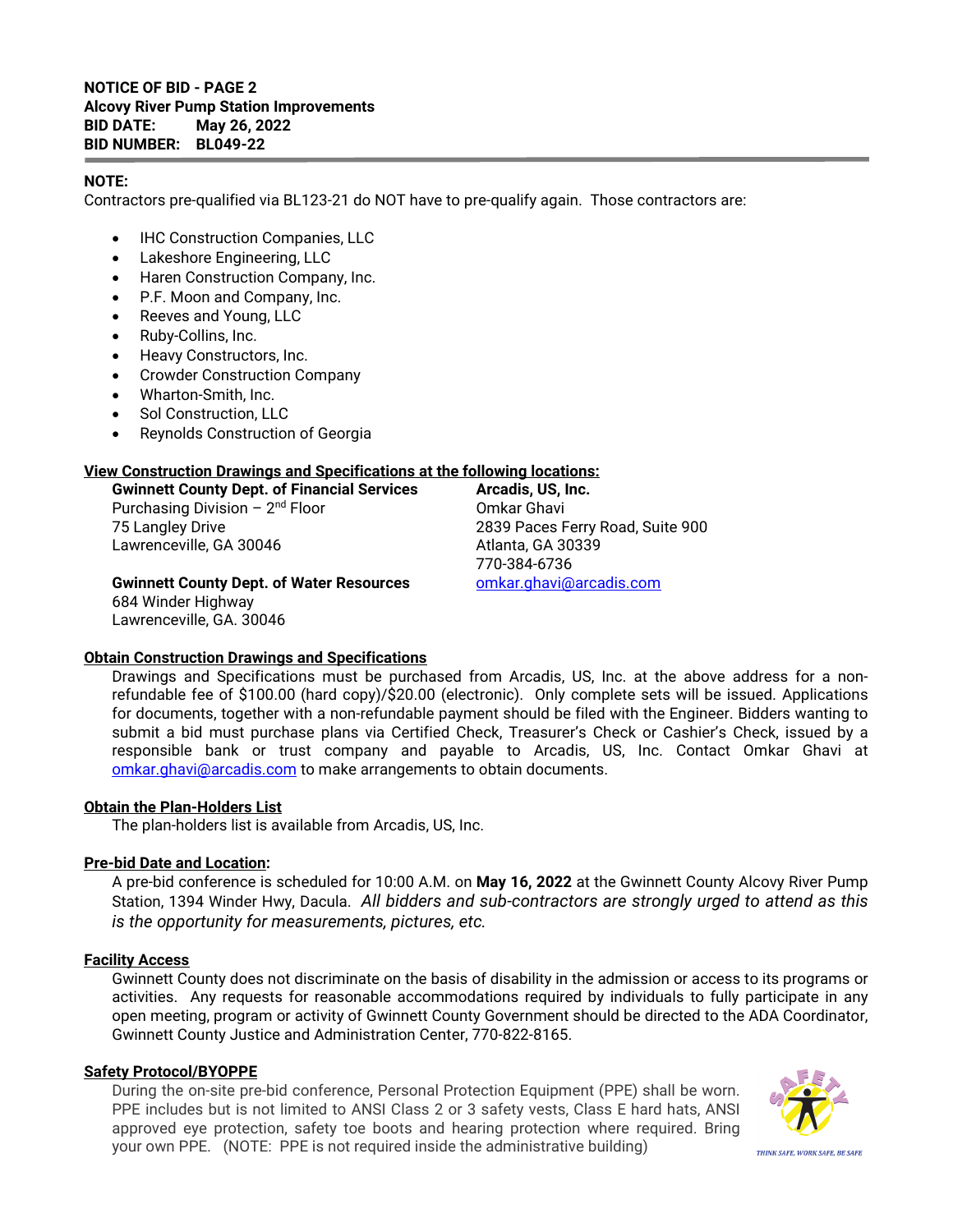#### **Instructions on Submitting Questions**

Questions regarding bids should be submitted to Shelley McWhorter, Purchasing Associate III at fax 770-822- 8728, or email [Shelley.McWhorter@gwinnettcounty.com](mailto:Shelley.McWhorter@gwinnettcounty.com) no later than 3:00 p.m. local time, **May 18, 2022**. Bids are legal and binding upon the bidder when submitted.

#### **Bonding and Insurance**:

All Bidders are required to submit a Bid Bond or a certified check made payable to the Gwinnett County Board of Commissioners in the amount of five percent (5%) of the total amount bid. The Bid Bond or certified check must be enclosed in the envelope with the sealed bid. The successful bidder will be required to furnish a contract Performance Bond and Payment Bond, each in the sum of 100% of the total amount bid and provide insurance coverage as required by the contract documents.

Bonding Company should be licensed to do business in Georgia, licensed to do business by the Georgia Secretary of State, authorized to do business in Georgia by the Georgia Insurance Department, listed in the Department of the Treasury's Publication of Companies Holding Certificates of Authority as Acceptable

#### **Bonding and Insurance continued**:

Surety on Federal Bonds and as Acceptable Reinsuring Companies and must have an A.M. Best rating of A- X or higher. All bonds should be submitted on forms provided by Gwinnett County and agencies providing bonds and insurance should provide proof that they meet the criteria outlined in the bid and contract documents.

#### **Bid Withdrawal:**

No Bidder may withdraw his Bid within sixty (60) days after the actual date of the opening thereof.

#### **Liquidated Damages:**

Bidder agrees to complete the Contract awarded within the "allowable calendar days for completion" from the date of the "Notice to Proceed" and he further agrees that the Owner may retain from the monies which may become due the amount of \$1,400.00/\$900.00 for each and every day that the completion of the work may be delayed.

Bids in the case of Corporations not chartered in Georgia, must be accompanied by proper certification stating that said Corporation is authorized to do business in the State of Georgia.

The County will award the Contract to the lowest "qualified" bidder, subject with the Owner's right to reject any or all bids, to waive technicalities, and to make an award deemed in its best interests. With limited response, Gwinnett County reserves the right to extend the solicitation opening date as appropriate in order to assure a competitive procurement process.

## **CONSECUTIVE CALENDAR DAYS FOR COMPLETION: 510 (substantial) / 540 (final)**

# **GWINNETT COUNTY BOARD OF COMMISSIONERS**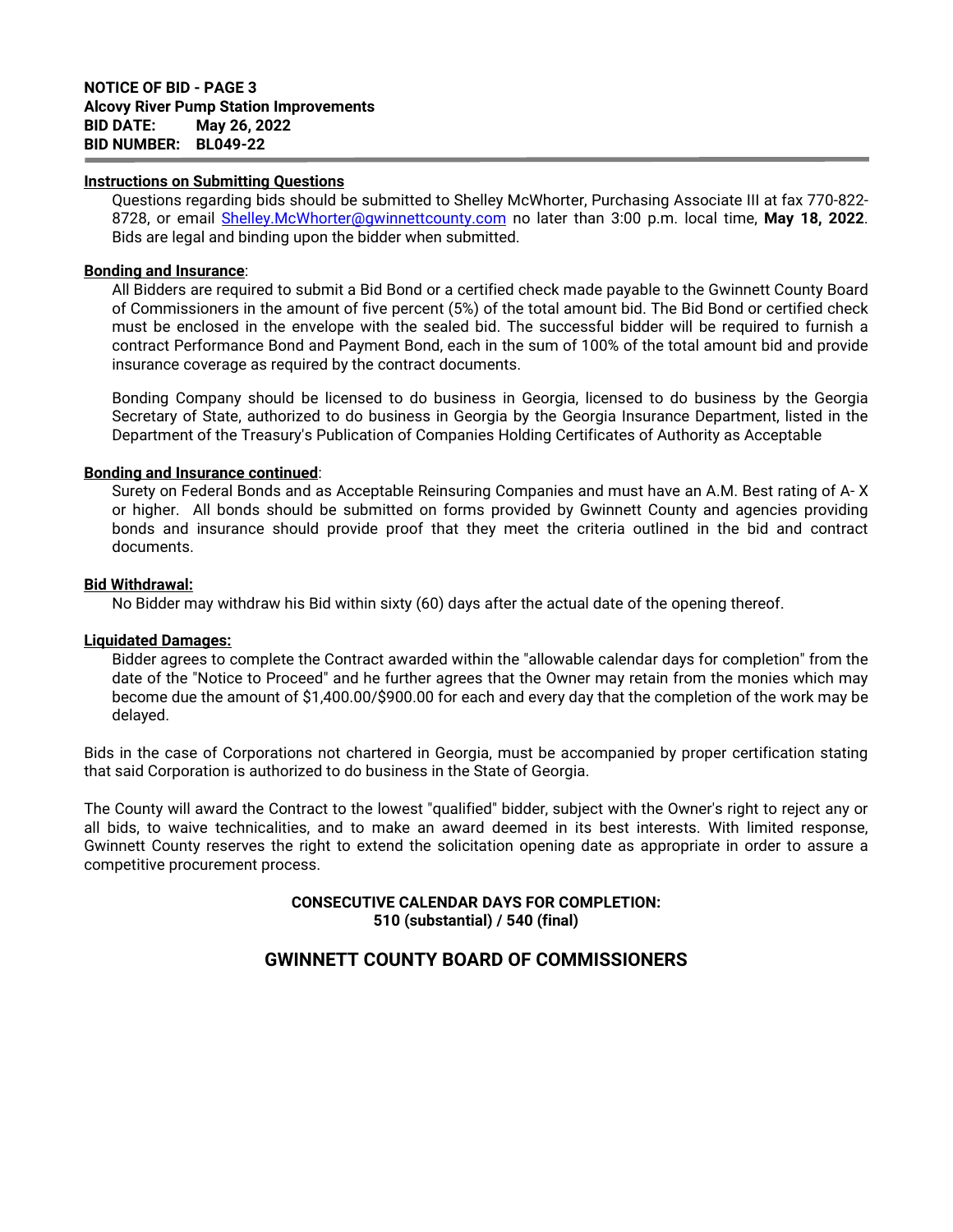## APPLICATION FOR QUALIFICATION TO BID **ALCOVY RIVER PUMP STATION IMPROVEMENTS (BL049-22)**

- Project Name: Alcovy River Pump Station Improvements
- Type of Project: Pump Station Capital Improvements
- Description: The project scope includes modifications to the existing Alcovy River Pump Station including mobilization and demobilization, bypass pumping, demolition of facilities to be removed, installation of a new single-story masonry Electrical Building, excavation and grading, installation of three (3) new wet well pumps, slide gates, process valves, owner-furnished emergency diesel engine driven pump, a magnesium hydroxide chemical feed system, a carbon filter odor control system, surge control tank, pre-cast valve vault, site yard piping, gravity sewer with manholes, repainting of all piping in the wet well and valve vault, generator enclosure, and existing surge tank, removal of existing medium voltage electrical system and replacement with new 480 volts Utility Transformers, control system modifications, associated site improvements and other facility upgrades per contract documents including site concrete paving, site fencing, an asphalt access driveway, finish grading, erosion control and site stabilization, and all related appurtenances for a complete and functioning system.

Owner Name: Gwinnett County

Applicant Name:

Note: Gwinnett County reserves the right to approve of all personnel provided by the Contractor including but not limited to Project Managers, Project Superintendents and subcontractors for any portion of work resulting from this qualification process.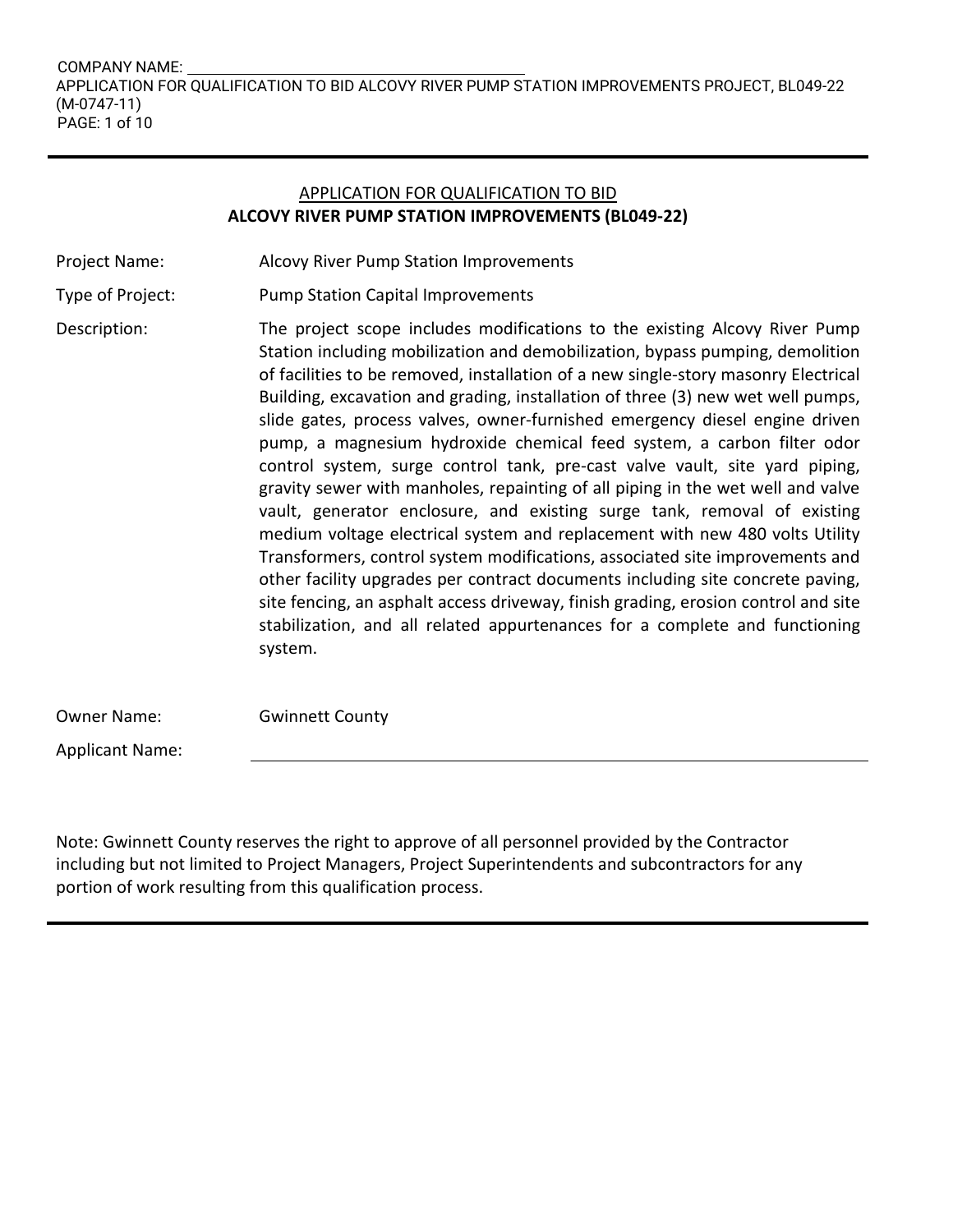COMPANY NAME: APPLICATION FOR QUALIFICATION TO BID ALCOVY RIVER PUMP STATION IMPROVEMENTS PROJECT, BL049-22 (M-0747-11) PAGE: 2 of 10

# **I. INSTRUCTIONS**

- A. Applicant SHALL NOT attach information in lieu of completion of the application document. All information requested by the County SHALL be provided within the application document; however, additional pages may be attached if more space is required (or if additional projects are necessary to demonstrate ability), or as otherwise instructed within the application document. All additional pages should be clearly labeled with the applicant's name, pre-qualification application title, and page number.
- B. If necessary, applicant should submit additional projects to prove all pre-qualification requirements are met.
- C. Reference projects must be complete prior to submittal of pre-qualification application.
- D. Applicant's qualification will be determined based upon the information presented. All questions must be answered in full, without exception. Failure to do so may result in the applicant being deemed nonresponsive.
- E. Only complete and accurate information shall be provided by the Applicant. The Applicant hereby warrants that, to the best of its knowledge and belief, the responses contained herein are true, accurate, and complete. The Applicant should complete the Applicant Certification included in this packet. The Applicant also acknowledges that the Owner is relying on the truth and accuracy of the responses contained herein. If it is later discovered that any material information provided by the Applicant given in response to a question, knowing it was false, shall constitute grounds for immediate disqualification and termination or rescission by the Owner of any subsequent agreement between the Owner and the Applicant. The Owner shall also have and retain any other remedies provided by law.
- F. If there are any questions concerning the completion of this form, the Applicant is encouraged to contact the Owner's representative: Shelley McWhorter, CPPB, Purchasing Associate III, Gwinnett County Purchasing Division, via email at shelley.mcwhorter@gwinnettcounty.com or telephone at 770- 822-8734.
- G. Corporations (including principal/corporate officers), Partners, and/or Individuals interested in being considered for pre-qualification to bid on Alcovy River Pump Station Improvements (BL049-22) with Gwinnett County SHALL NOT be currently under indictment for criminal misconduct involving any local, state or federal government entity.
- H. Applicant must be staffed and equipped to complete at least 50-percent of the work with personnel directly employed by the Applicant. Subcontractors do not qualify.
- I. Applicant MUST be able to provide full time, on-site presence by a person with a minimum Level 1A certification by the Georgia Soil and Water Conservation Commission (GSWCC) for implementation of the Manual for Erosion and Sediment Control in Georgia, or "Green Book," (latest version). Applicant MUST provide the name and certification number for proposed person in Section II.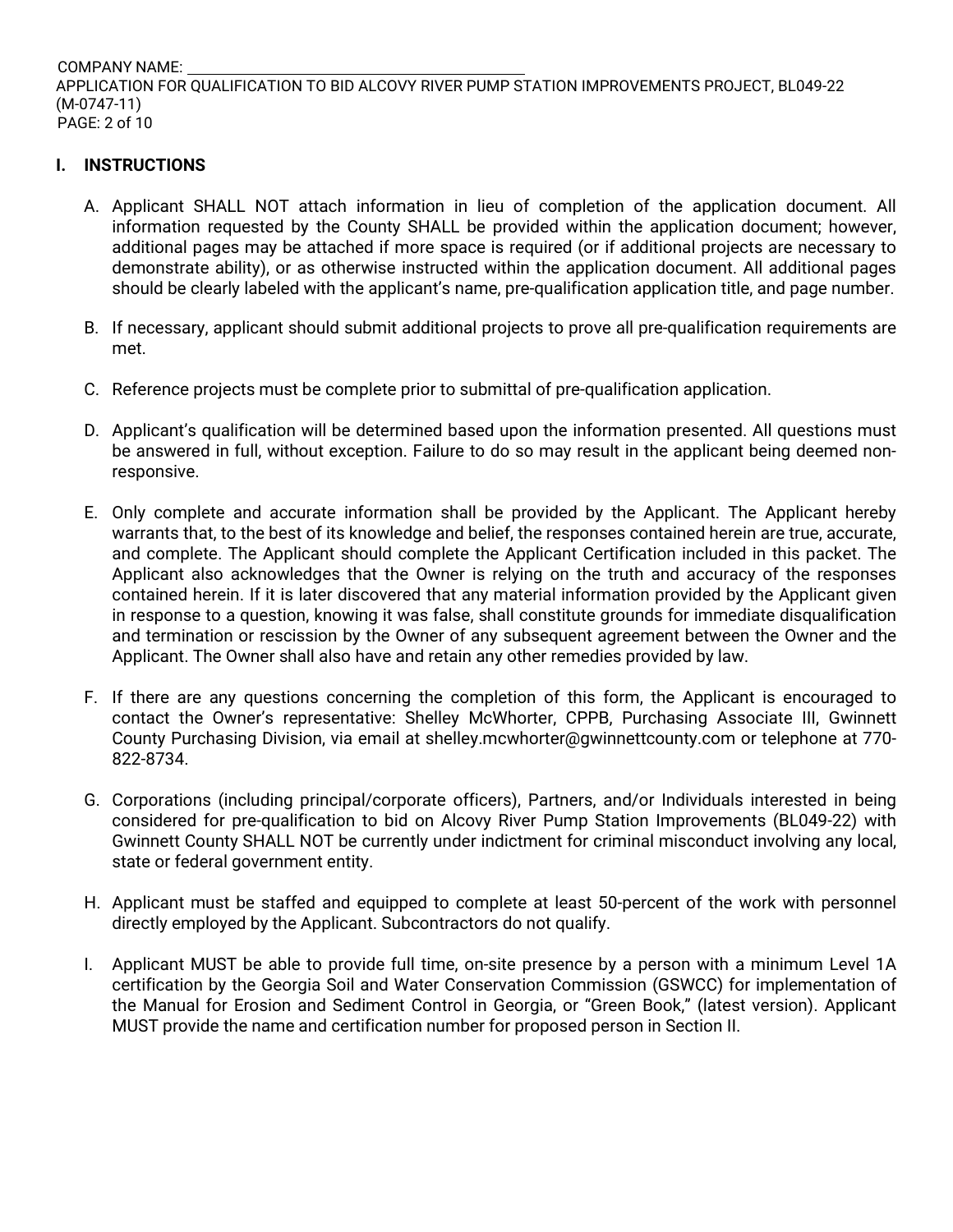COMPANY NAME: APPLICATION FOR QUALIFICATION TO BID ALCOVY RIVER PUMP STATION IMPROVEMENTS PROJECT, BL049-22 (M-0747-11) PAGE: 3 of 10

## **II. GENERAL BACKGROUND**

A. Current name and address of Applicant:

|    | 1.                                                                                                                                                                                                                                                     | <b>Applicant Name:</b>                                                                                                                                                  |  |  |  |  |  |  |
|----|--------------------------------------------------------------------------------------------------------------------------------------------------------------------------------------------------------------------------------------------------------|-------------------------------------------------------------------------------------------------------------------------------------------------------------------------|--|--|--|--|--|--|
|    |                                                                                                                                                                                                                                                        | <b>Mailing Address:</b>                                                                                                                                                 |  |  |  |  |  |  |
|    |                                                                                                                                                                                                                                                        | City:<br>State and Zip:                                                                                                                                                 |  |  |  |  |  |  |
|    |                                                                                                                                                                                                                                                        | <b>Business Address:</b>                                                                                                                                                |  |  |  |  |  |  |
|    |                                                                                                                                                                                                                                                        | City:                                                                                                                                                                   |  |  |  |  |  |  |
|    |                                                                                                                                                                                                                                                        | State and Zip:                                                                                                                                                          |  |  |  |  |  |  |
|    |                                                                                                                                                                                                                                                        | <b>Contact Person:</b>                                                                                                                                                  |  |  |  |  |  |  |
|    |                                                                                                                                                                                                                                                        |                                                                                                                                                                         |  |  |  |  |  |  |
|    |                                                                                                                                                                                                                                                        | Telephone and Fax:<br>and the control of the control of the control of the control of the control of the control of the control of the<br>E-mail:                       |  |  |  |  |  |  |
|    |                                                                                                                                                                                                                                                        |                                                                                                                                                                         |  |  |  |  |  |  |
|    | 2.                                                                                                                                                                                                                                                     | Applicant is: Licensed to conduct utility business in the State of Georgia?<br>Yes<br>No                                                                                |  |  |  |  |  |  |
|    |                                                                                                                                                                                                                                                        | If Yes, Provide Applicants State of Georgia Utility License No.:                                                                                                        |  |  |  |  |  |  |
|    |                                                                                                                                                                                                                                                        |                                                                                                                                                                         |  |  |  |  |  |  |
|    | Applicant has Level 1A Certification?<br>3.                                                                                                                                                                                                            |                                                                                                                                                                         |  |  |  |  |  |  |
|    |                                                                                                                                                                                                                                                        | Yes                                                                                                                                                                     |  |  |  |  |  |  |
|    |                                                                                                                                                                                                                                                        | <b>No</b>                                                                                                                                                               |  |  |  |  |  |  |
|    |                                                                                                                                                                                                                                                        | If Yes, Provide name of Applicant & Level 1A Certification No.:                                                                                                         |  |  |  |  |  |  |
|    |                                                                                                                                                                                                                                                        |                                                                                                                                                                         |  |  |  |  |  |  |
| В. |                                                                                                                                                                                                                                                        | Principals/Officers/Individuals authorized to sign contracts:                                                                                                           |  |  |  |  |  |  |
|    |                                                                                                                                                                                                                                                        | Name and Title:                                                                                                                                                         |  |  |  |  |  |  |
|    |                                                                                                                                                                                                                                                        | Name and Title:                                                                                                                                                         |  |  |  |  |  |  |
|    |                                                                                                                                                                                                                                                        | Name and Title:                                                                                                                                                         |  |  |  |  |  |  |
| C. | Is applicant currently under indictment for criminal misconduct involving any local, state or<br>or federal government entity?<br><u> 1980 - Jan Stein Stein Stein Stein Stein Stein Stein Stein Stein Stein Stein Stein Stein Stein Stein Stein S</u> |                                                                                                                                                                         |  |  |  |  |  |  |
|    | Has applicant ever been indicted involving any local, state or federal government entity?                                                                                                                                                              |                                                                                                                                                                         |  |  |  |  |  |  |
|    |                                                                                                                                                                                                                                                        | If so, what was the disposition of the charges?<br><u> 1980 - Johann Barn, mars ann an t-Amhain Aonaich an t-Aonaich an t-Aonaich ann an t-Aonaich ann an t-Aonaich</u> |  |  |  |  |  |  |
| D. |                                                                                                                                                                                                                                                        | What percentage of the work will the Applicant perform with its own employees?<br>%                                                                                     |  |  |  |  |  |  |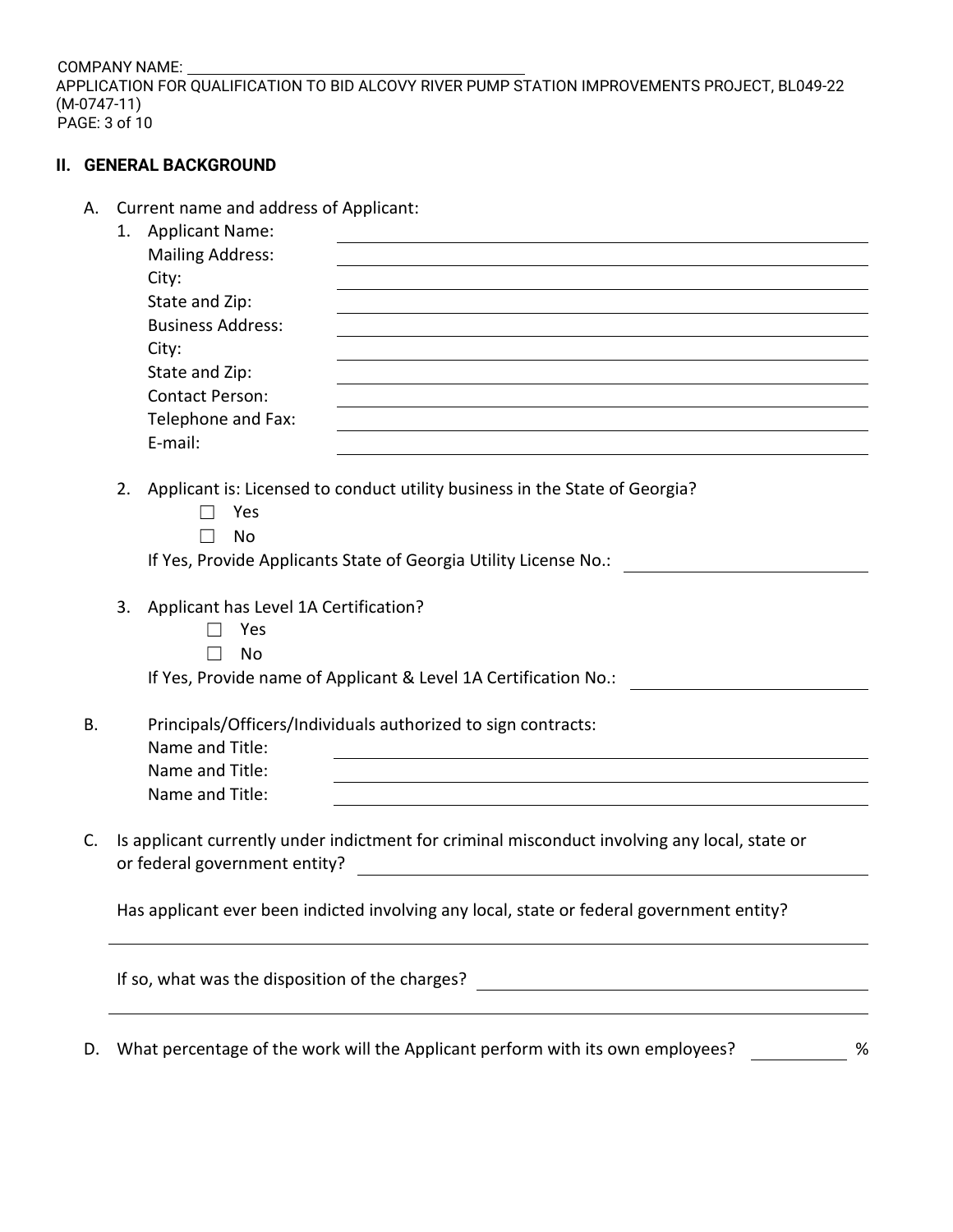## COMPANY NAME: APPLICATION FOR QUALIFICATION TO BID ALCOVY RIVER PUMP STATION IMPROVEMENTS PROJECT, BL049-22 (M-0747-11) PAGE: 4 of 10

## III. MINIMUM QUALIFICATION CRITERIA

CONTRACTORS CAN SUBMIT AND BE QUALIFIED ON PROJECTS WHICH DIRECTLY RELATE TO THEIR FIRM'S EXPERIENCE ONLY. EXPERIENCE CLAIMED FOR CURRENT PERSONNEL, WHILE THEY WERE EMPLOYED BY ANOTHER FIRM, WILL NOT BE ACCEPTED.

The satisfactory completion of the following within the past ten (10) years with a final contract value of at least \$2,000,000.00:

|                                                                                 |     | <b>Requirement</b>                                                              |
|---------------------------------------------------------------------------------|-----|---------------------------------------------------------------------------------|
|                                                                                 | No  | Two (2) projects that must have been performed directly for a utility or other  |
| <b>Requirement Met</b><br>Yes<br><b>Yes</b><br>Yes<br>Yes<br>Yes<br>Yes<br>Yes. |     | government entity.                                                              |
|                                                                                 |     | Two (2) projects that utilized bypass pumping on a continuously operated        |
|                                                                                 | No  | facility.                                                                       |
|                                                                                 |     | Two (2) projects where you were the primary contractor (Licensed Contractor)    |
|                                                                                 |     | and self-performed at least 50% of the total contract value (based on Bidder's  |
|                                                                                 | No. | labor, self-purchased and installed equipment and materials, and construction   |
|                                                                                 |     | equipment).                                                                     |
|                                                                                 | No  | Two (2) projects where you coordinated with the Owner on pump station           |
|                                                                                 |     | shutdown and no overflow or spills occurred.                                    |
|                                                                                 | No  | Two (2) projects that included the installation of SCADA control, telemetry and |
|                                                                                 |     | instrumentation.                                                                |
|                                                                                 | No  | Two (2) projects that included pump installation and upgrading or retrofitting  |
|                                                                                 |     | an existing wastewater pump station.                                            |
|                                                                                 | No. | Two (2) projects that included electrical improvements or construction of a     |
|                                                                                 |     | new electrical room at a water/wastewater facility. The electrical work must    |
|                                                                                 |     | have included installation of main breakers, transfer switches, and motor       |
|                                                                                 |     | starters.                                                                       |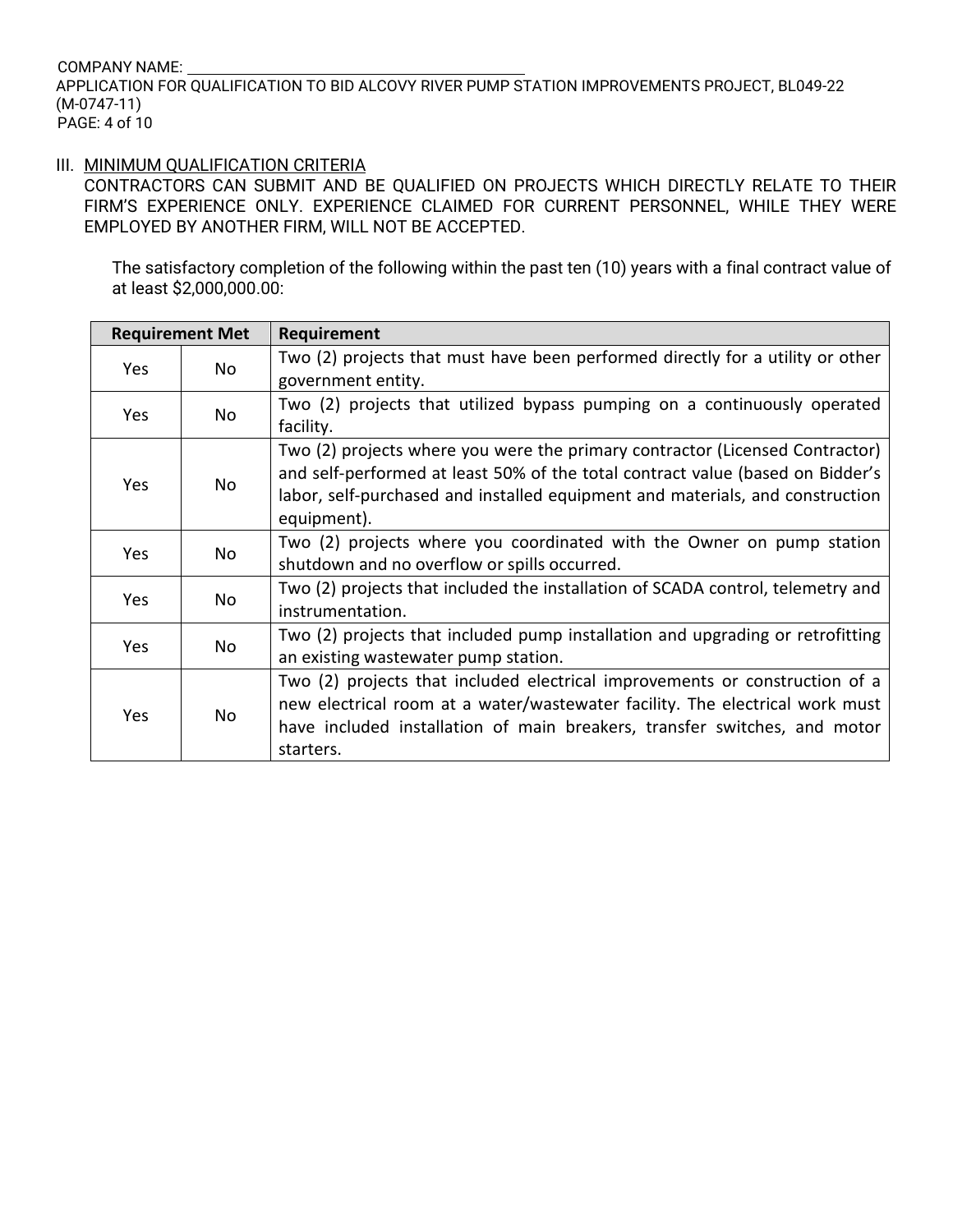COMPANY NAME: APPLICATION FOR QUALIFICATION TO BID ALCOVY RIVER PUMP STATION IMPROVEMENTS PROJECT, BL049-22 (M-0747-11) PAGE: 5 of 10

# **IV. COMPANY EXPERIENCE – SIMILAR PROJECTS COMPLETED**

| A. Project No. 1                                                                                          |                            |  |                                                                                                                 |  |  |  |
|-----------------------------------------------------------------------------------------------------------|----------------------------|--|-----------------------------------------------------------------------------------------------------------------|--|--|--|
| Project Name:                                                                                             |                            |  |                                                                                                                 |  |  |  |
| Project Description:                                                                                      |                            |  |                                                                                                                 |  |  |  |
| <b>Bid Amount:</b>                                                                                        |                            |  |                                                                                                                 |  |  |  |
| <b>Final Contract Amount:</b>                                                                             |                            |  |                                                                                                                 |  |  |  |
| Location:                                                                                                 |                            |  |                                                                                                                 |  |  |  |
|                                                                                                           |                            |  |                                                                                                                 |  |  |  |
| Utility Owner:                                                                                            |                            |  |                                                                                                                 |  |  |  |
| Address:                                                                                                  |                            |  |                                                                                                                 |  |  |  |
| <b>Contact Person:</b>                                                                                    |                            |  |                                                                                                                 |  |  |  |
| <b>Contact Person Telephone:</b>                                                                          |                            |  |                                                                                                                 |  |  |  |
| <b>Contact Person E-mail Address:</b>                                                                     |                            |  |                                                                                                                 |  |  |  |
|                                                                                                           |                            |  |                                                                                                                 |  |  |  |
| Project Engineer:                                                                                         |                            |  |                                                                                                                 |  |  |  |
| Address:                                                                                                  |                            |  |                                                                                                                 |  |  |  |
| <b>Contact Person:</b>                                                                                    |                            |  |                                                                                                                 |  |  |  |
| <b>Contact Person Telephone:</b>                                                                          |                            |  |                                                                                                                 |  |  |  |
| <b>Contact Person E-mail Address:</b>                                                                     |                            |  |                                                                                                                 |  |  |  |
|                                                                                                           |                            |  |                                                                                                                 |  |  |  |
| <b>Contract Dates:</b>                                                                                    | Date of Notice to Proceed: |  | Date of Final Completion:                                                                                       |  |  |  |
|                                                                                                           |                            |  |                                                                                                                 |  |  |  |
|                                                                                                           |                            |  |                                                                                                                 |  |  |  |
| Was this project performed directly for a utility or other government entity?                             |                            |  |                                                                                                                 |  |  |  |
| Yes                                                                                                       |                            |  | No                                                                                                              |  |  |  |
|                                                                                                           |                            |  | Did this contract require the contractor to utilize bypass pumping on a continuously operated facility?         |  |  |  |
| Yes                                                                                                       |                            |  | No                                                                                                              |  |  |  |
|                                                                                                           |                            |  | Were you the primary contractor (Licensed Contractor) and did you self-performed at least 50% of the total      |  |  |  |
|                                                                                                           |                            |  | contract value (based on Bidder's labor, self-purchased and installed equipment and materials, and construction |  |  |  |
| equipment)?                                                                                               |                            |  |                                                                                                                 |  |  |  |
| Yes                                                                                                       |                            |  | <b>No</b>                                                                                                       |  |  |  |
|                                                                                                           |                            |  | Did this contract require the contractor to coordinate with the Owner on pump station shutdown and did no       |  |  |  |
| overflow or spill occur?                                                                                  |                            |  |                                                                                                                 |  |  |  |
| Yes                                                                                                       |                            |  | <b>No</b>                                                                                                       |  |  |  |
| Did this project include the installation of SCADA control, telemetry and instrumentation?                |                            |  |                                                                                                                 |  |  |  |
| Yes                                                                                                       |                            |  | No                                                                                                              |  |  |  |
|                                                                                                           |                            |  | Did this project include upgrading, retrofitting, and improving an existing wastewater pump station?            |  |  |  |
| Yes                                                                                                       |                            |  | No                                                                                                              |  |  |  |
|                                                                                                           |                            |  | Did this project include electrical improvements or construction of a new electrical room at a water/wastewater |  |  |  |
|                                                                                                           |                            |  | facility? The electrical work must have included installation of main breakers, transfer switches, and motor    |  |  |  |
| starters.                                                                                                 |                            |  |                                                                                                                 |  |  |  |
| Yes                                                                                                       |                            |  | No                                                                                                              |  |  |  |
|                                                                                                           |                            |  |                                                                                                                 |  |  |  |
| Comments/Describe projects in terms of degree of difficulty, problems encountered, etc., or any pertinent |                            |  |                                                                                                                 |  |  |  |
| information that might be useful in the evaluation of your request for pre-qualification:                 |                            |  |                                                                                                                 |  |  |  |
|                                                                                                           |                            |  |                                                                                                                 |  |  |  |
|                                                                                                           |                            |  |                                                                                                                 |  |  |  |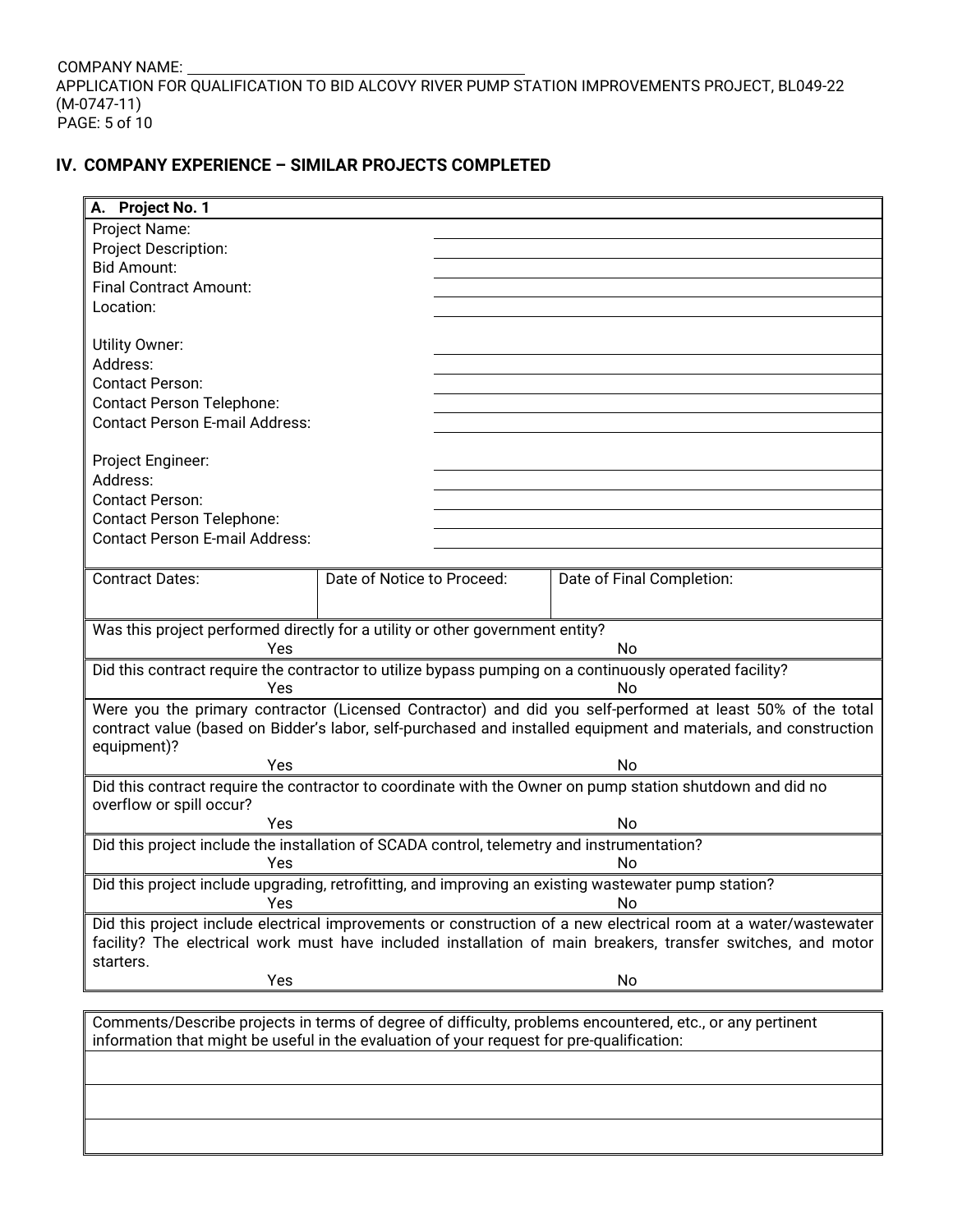## COMPANY NAME: APPLICATION FOR QUALIFICATION TO BID ALCOVY RIVER PUMP STATION IMPROVEMENTS PROJECT, BL049-22 (M-0747-11) PAGE: 6 of 10

| <b>B.</b> Project No. 2                                                                              |                            |                                                                                                                 |
|------------------------------------------------------------------------------------------------------|----------------------------|-----------------------------------------------------------------------------------------------------------------|
| Project Name:                                                                                        |                            |                                                                                                                 |
| Project Description:                                                                                 |                            |                                                                                                                 |
| <b>Bid Amount:</b>                                                                                   |                            |                                                                                                                 |
| <b>Final Contract Amount:</b>                                                                        |                            |                                                                                                                 |
| Location:                                                                                            |                            |                                                                                                                 |
|                                                                                                      |                            |                                                                                                                 |
| Utility Owner:                                                                                       |                            |                                                                                                                 |
| Address:                                                                                             |                            |                                                                                                                 |
| <b>Contact Person:</b>                                                                               |                            |                                                                                                                 |
| <b>Contact Person Telephone:</b>                                                                     |                            |                                                                                                                 |
| <b>Contact Person E-mail Address:</b>                                                                |                            |                                                                                                                 |
| Project Engineer:                                                                                    |                            |                                                                                                                 |
| Address:                                                                                             |                            |                                                                                                                 |
| <b>Contact Person:</b>                                                                               |                            |                                                                                                                 |
|                                                                                                      |                            |                                                                                                                 |
| <b>Contact Person Telephone:</b>                                                                     |                            |                                                                                                                 |
| <b>Contact Person E-mail Address:</b>                                                                |                            |                                                                                                                 |
|                                                                                                      |                            |                                                                                                                 |
| <b>Contract Dates:</b>                                                                               | Date of Notice to Proceed: | Date of Final Completion:                                                                                       |
|                                                                                                      |                            |                                                                                                                 |
| Was this project performed directly for a utility or other government entity?                        |                            |                                                                                                                 |
| Yes                                                                                                  |                            | No                                                                                                              |
|                                                                                                      |                            | Did this contract require the contractor to utilize bypass pumping on a continuously operated facility?         |
| Yes                                                                                                  |                            | No                                                                                                              |
|                                                                                                      |                            | Were you the primary contractor (Licensed Contractor) and did you self-performed at least 50% of the total      |
|                                                                                                      |                            | contract value (based on Bidder's labor, self-purchased and installed equipment and materials, and construction |
| equipment)?<br>Yes                                                                                   |                            | No                                                                                                              |
|                                                                                                      |                            | Did this contract require the contractor to coordinate with the Owner on pump station shutdown and did no       |
| overflow or spill occur?                                                                             |                            |                                                                                                                 |
| Yes                                                                                                  |                            | No                                                                                                              |
| Did this project include the installation of SCADA control, telemetry and instrumentation?           |                            |                                                                                                                 |
| Yes                                                                                                  |                            | No                                                                                                              |
| Did this project include upgrading, retrofitting, and improving an existing wastewater pump station? |                            |                                                                                                                 |
| Yes                                                                                                  |                            | Nο                                                                                                              |
|                                                                                                      |                            | Did this project include electrical improvements or construction of a new electrical room at a water/wastewater |
|                                                                                                      |                            | facility? The electrical work must have included installation of main breakers, transfer switches, and motor    |
| starters.                                                                                            |                            |                                                                                                                 |
| Yes                                                                                                  |                            | No                                                                                                              |
|                                                                                                      |                            |                                                                                                                 |

Comments/Describe projects in terms of degree of difficulty, problems encountered, etc., or any pertinent information that might be useful in the evaluation of your request for pre-qualification: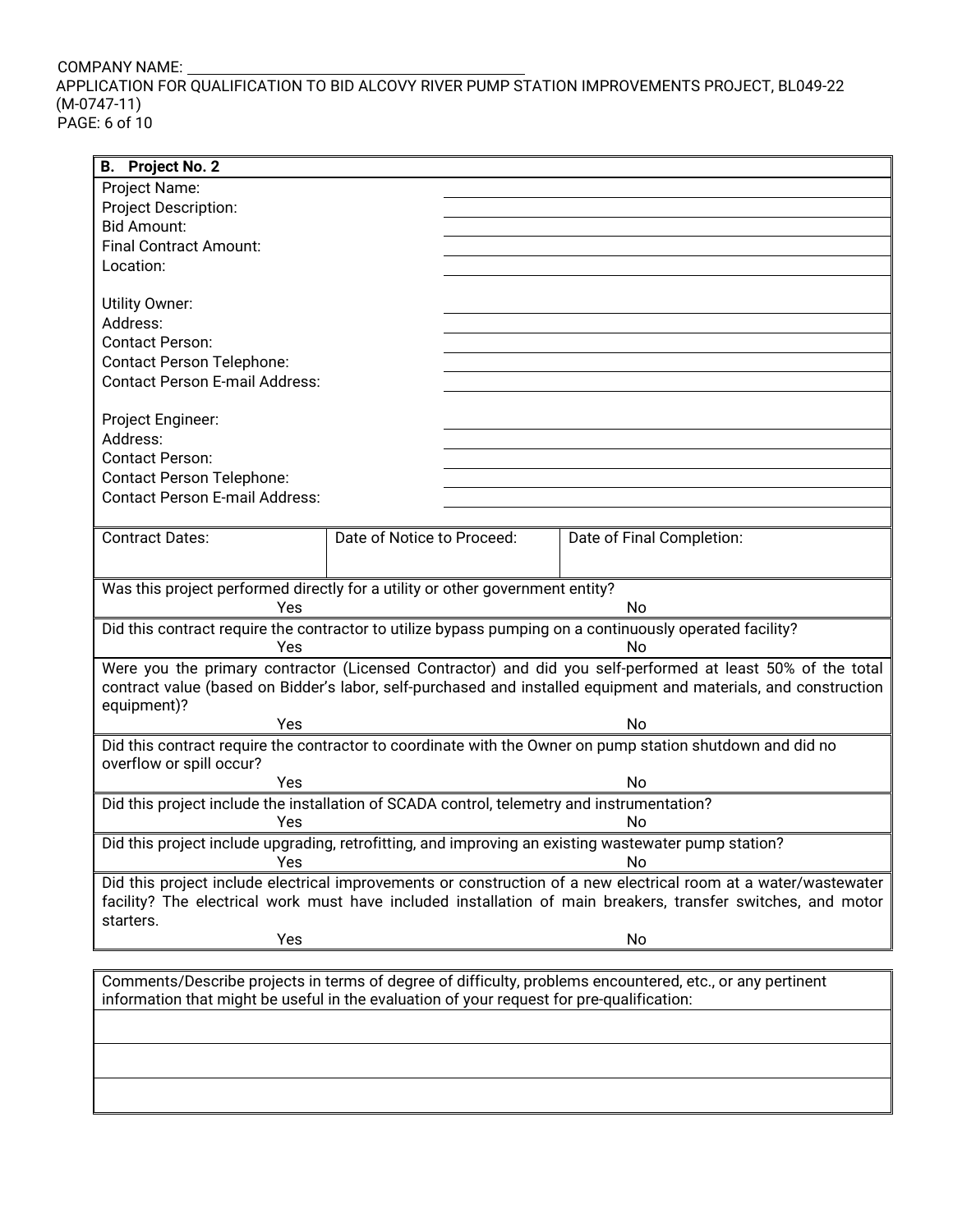## COMPANY NAME: APPLICATION FOR QUALIFICATION TO BID ALCOVY RIVER PUMP STATION IMPROVEMENTS PROJECT, BL049-22 (M-0747-11) PAGE: 7 of 10

| C. Project No. 3                                                                           |                            |                                                                                                                 |
|--------------------------------------------------------------------------------------------|----------------------------|-----------------------------------------------------------------------------------------------------------------|
| Project Name:                                                                              |                            |                                                                                                                 |
| Project Description:                                                                       |                            |                                                                                                                 |
| <b>Bid Amount:</b>                                                                         |                            |                                                                                                                 |
| <b>Final Contract Amount:</b>                                                              |                            |                                                                                                                 |
| Location:                                                                                  |                            |                                                                                                                 |
|                                                                                            |                            |                                                                                                                 |
|                                                                                            |                            |                                                                                                                 |
| <b>Utility Owner:</b>                                                                      |                            |                                                                                                                 |
| Address:                                                                                   |                            |                                                                                                                 |
| <b>Contact Person:</b>                                                                     |                            |                                                                                                                 |
| <b>Contact Person Telephone:</b>                                                           |                            |                                                                                                                 |
| <b>Contact Person E-mail Address:</b>                                                      |                            |                                                                                                                 |
|                                                                                            |                            |                                                                                                                 |
| Project Engineer:                                                                          |                            |                                                                                                                 |
| Address:                                                                                   |                            |                                                                                                                 |
| <b>Contact Person:</b>                                                                     |                            |                                                                                                                 |
|                                                                                            |                            |                                                                                                                 |
| <b>Contact Person Telephone:</b>                                                           |                            |                                                                                                                 |
| <b>Contact Person E-mail Address:</b>                                                      |                            |                                                                                                                 |
|                                                                                            |                            |                                                                                                                 |
| <b>Contract Dates:</b>                                                                     | Date of Notice to Proceed: | Date of Final Completion:                                                                                       |
|                                                                                            |                            |                                                                                                                 |
|                                                                                            |                            |                                                                                                                 |
| Was this project performed directly for a utility or other government entity?              |                            |                                                                                                                 |
| Yes                                                                                        |                            | No                                                                                                              |
|                                                                                            |                            | Did this contract require the contractor to utilize bypass pumping on a continuously operated facility?         |
| Yes                                                                                        |                            | No                                                                                                              |
|                                                                                            |                            | Were you the primary contractor (Licensed Contractor) and did you self-performed at least 50% of the total      |
|                                                                                            |                            | contract value (based on Bidder's labor, self-purchased and installed equipment and materials, and construction |
| equipment)?                                                                                |                            |                                                                                                                 |
| Yes                                                                                        |                            | No                                                                                                              |
|                                                                                            |                            | Did this contract require the contractor to coordinate with the Owner on pump station shutdown and did no       |
| overflow or spill occur?                                                                   |                            |                                                                                                                 |
| Yes                                                                                        |                            | No                                                                                                              |
|                                                                                            |                            |                                                                                                                 |
| Did this project include the installation of SCADA control, telemetry and instrumentation? |                            |                                                                                                                 |
| Yes                                                                                        |                            | No                                                                                                              |
|                                                                                            |                            | Did this project include upgrading, retrofitting, and improving an existing wastewater pump station?            |
| Yes                                                                                        |                            | No                                                                                                              |
|                                                                                            |                            | Did this project include electrical improvements or construction of a new electrical room at a water/wastewater |
|                                                                                            |                            | facility? The electrical work must have included installation of main breakers, transfer switches, and motor    |
| starters.                                                                                  |                            |                                                                                                                 |
| Yes                                                                                        |                            | No                                                                                                              |
|                                                                                            |                            |                                                                                                                 |
|                                                                                            |                            | Comments/Describe projects in terms of degree of difficulty, problems encountered, etc., or any pertinent       |
|                                                                                            |                            |                                                                                                                 |
| information that might be useful in the evaluation of your request for pre-qualification:  |                            |                                                                                                                 |
|                                                                                            |                            |                                                                                                                 |
|                                                                                            |                            |                                                                                                                 |
|                                                                                            |                            |                                                                                                                 |
|                                                                                            |                            |                                                                                                                 |
|                                                                                            |                            |                                                                                                                 |

L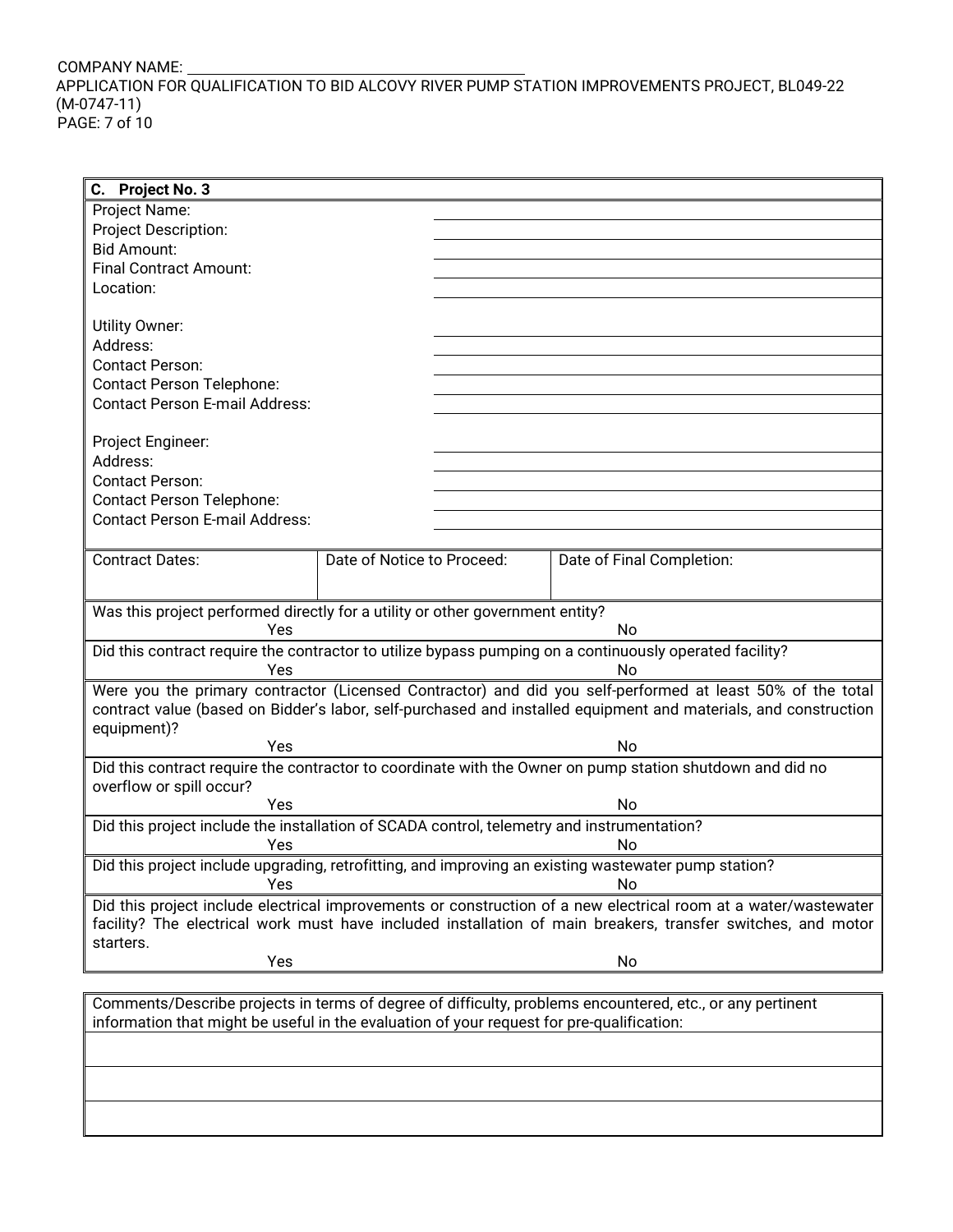## COMPANY NAME: APPLICATION FOR QUALIFICATION TO BID ALCOVY RIVER PUMP STATION IMPROVEMENTS PROJECT, BL049-22 (M-0747-11) PAGE: 8 of 10

| D. Project No. 4                                                                           |                            |                                                                                                                 |
|--------------------------------------------------------------------------------------------|----------------------------|-----------------------------------------------------------------------------------------------------------------|
| Project Name:                                                                              |                            |                                                                                                                 |
| Project Description:                                                                       |                            |                                                                                                                 |
| <b>Bid Amount:</b>                                                                         |                            |                                                                                                                 |
| <b>Final Contract Amount:</b>                                                              |                            |                                                                                                                 |
| Location:                                                                                  |                            |                                                                                                                 |
|                                                                                            |                            |                                                                                                                 |
| Utility Owner:                                                                             |                            |                                                                                                                 |
| Address:                                                                                   |                            |                                                                                                                 |
|                                                                                            |                            |                                                                                                                 |
| <b>Contact Person:</b>                                                                     |                            |                                                                                                                 |
| <b>Contact Person Telephone:</b>                                                           |                            |                                                                                                                 |
| <b>Contact Person E-mail Address:</b>                                                      |                            |                                                                                                                 |
|                                                                                            |                            |                                                                                                                 |
| Project Engineer:                                                                          |                            |                                                                                                                 |
| Address:                                                                                   |                            |                                                                                                                 |
| <b>Contact Person:</b>                                                                     |                            |                                                                                                                 |
| <b>Contact Person Telephone:</b>                                                           |                            |                                                                                                                 |
| <b>Contact Person E-mail Address:</b>                                                      |                            |                                                                                                                 |
|                                                                                            |                            |                                                                                                                 |
| <b>Contract Dates:</b>                                                                     | Date of Notice to Proceed: | Date of Final Completion:                                                                                       |
|                                                                                            |                            |                                                                                                                 |
|                                                                                            |                            |                                                                                                                 |
| Was this project performed directly for a utility or other government entity?              |                            |                                                                                                                 |
| Yes                                                                                        |                            | No                                                                                                              |
|                                                                                            |                            | Did this contract require the contractor to utilize bypass pumping on a continuously operated facility?         |
| Yes                                                                                        |                            | No                                                                                                              |
|                                                                                            |                            | Were you the primary contractor (Licensed Contractor) and did you self-performed at least 50% of the total      |
|                                                                                            |                            | contract value (based on Bidder's labor, self-purchased and installed equipment and materials, and construction |
| equipment)?                                                                                |                            |                                                                                                                 |
| Yes                                                                                        |                            | <b>No</b>                                                                                                       |
|                                                                                            |                            |                                                                                                                 |
|                                                                                            |                            | Did this contract require the contractor to coordinate with the Owner on pump station shutdown and did no       |
| overflow or spill occur?                                                                   |                            |                                                                                                                 |
| Yes                                                                                        |                            | No                                                                                                              |
| Did this project include the installation of SCADA control, telemetry and instrumentation? |                            |                                                                                                                 |
| Yes                                                                                        |                            | No                                                                                                              |
|                                                                                            |                            | Did this project include upgrading, retrofitting, and improving an existing wastewater pump station?            |
| Yes                                                                                        |                            | No                                                                                                              |
|                                                                                            |                            | Did this project include electrical improvements or construction of a new electrical room at a water/wastewater |
|                                                                                            |                            | facility? The electrical work must have included installation of main breakers, transfer switches, and motor    |
| starters.                                                                                  |                            |                                                                                                                 |
| Yes                                                                                        |                            | No                                                                                                              |
|                                                                                            |                            |                                                                                                                 |
|                                                                                            |                            | Comments/Describe projects in terms of degree of difficulty, problems encountered, etc., or any pertinent       |
|                                                                                            |                            |                                                                                                                 |
| information that might be useful in the evaluation of your request for pre-qualification:  |                            |                                                                                                                 |
|                                                                                            |                            |                                                                                                                 |
|                                                                                            |                            |                                                                                                                 |
|                                                                                            |                            |                                                                                                                 |
|                                                                                            |                            |                                                                                                                 |
|                                                                                            |                            |                                                                                                                 |

L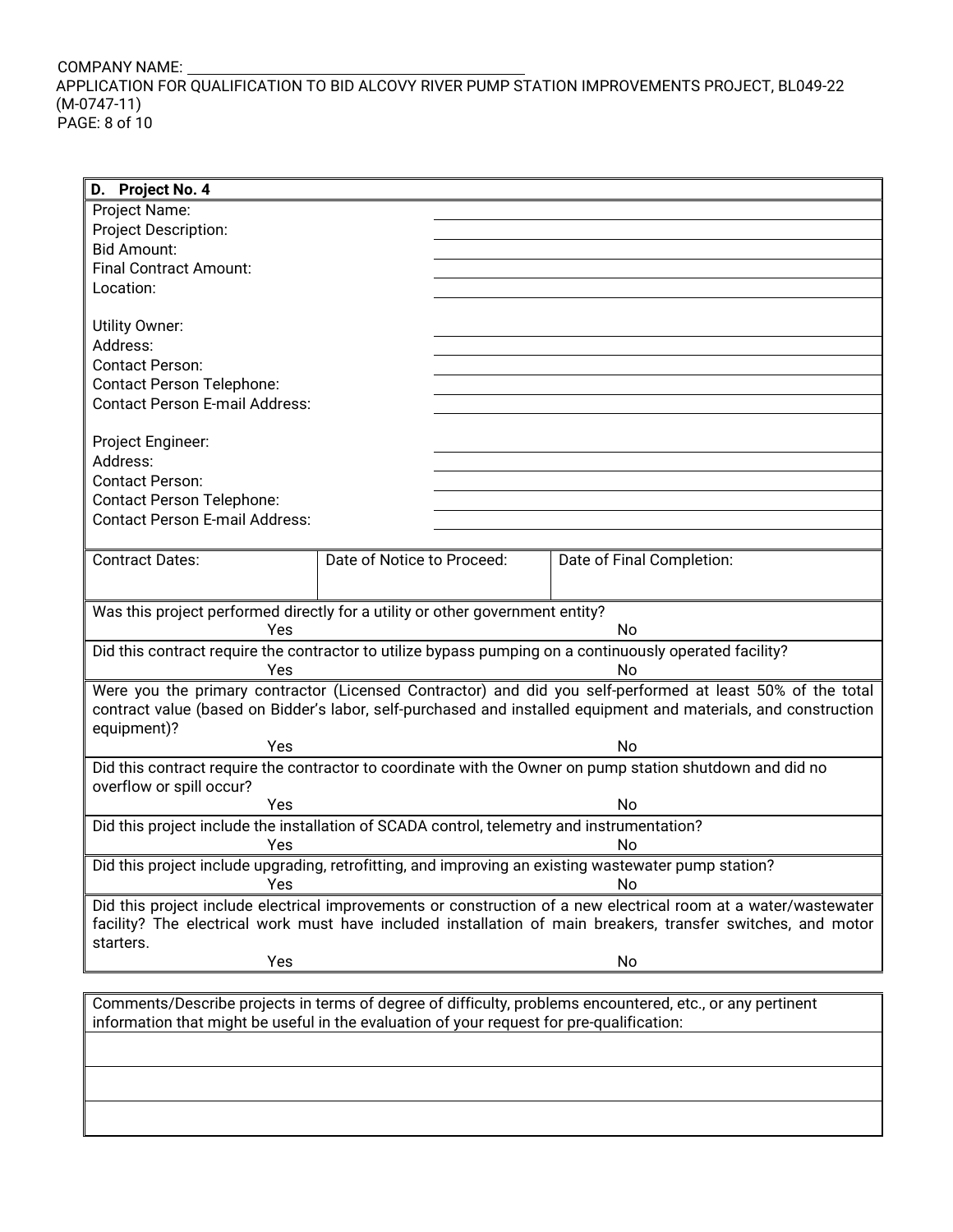## COMPANY NAME: APPLICATION FOR QUALIFICATION TO BID ALCOVY RIVER PUMP STATION IMPROVEMENTS PROJECT, BL049-22 (M-0747-11) PAGE: 9 of 10

| Е.<br><b>Project No. 5</b>                                                                 |                            |                                                                                                                 |
|--------------------------------------------------------------------------------------------|----------------------------|-----------------------------------------------------------------------------------------------------------------|
| Project Name:                                                                              |                            |                                                                                                                 |
| Project Description:                                                                       |                            |                                                                                                                 |
| <b>Bid Amount:</b>                                                                         |                            |                                                                                                                 |
| <b>Final Contract Amount:</b>                                                              |                            |                                                                                                                 |
| Location:                                                                                  |                            |                                                                                                                 |
|                                                                                            |                            |                                                                                                                 |
| Utility Owner:                                                                             |                            |                                                                                                                 |
| Address:                                                                                   |                            |                                                                                                                 |
|                                                                                            |                            |                                                                                                                 |
| <b>Contact Person:</b>                                                                     |                            |                                                                                                                 |
| <b>Contact Person Telephone:</b>                                                           |                            |                                                                                                                 |
| <b>Contact Person E-mail Address:</b>                                                      |                            |                                                                                                                 |
|                                                                                            |                            |                                                                                                                 |
| Project Engineer:                                                                          |                            |                                                                                                                 |
| Address:                                                                                   |                            |                                                                                                                 |
| <b>Contact Person:</b>                                                                     |                            |                                                                                                                 |
| <b>Contact Person Telephone:</b>                                                           |                            |                                                                                                                 |
| <b>Contact Person E-mail Address:</b>                                                      |                            |                                                                                                                 |
|                                                                                            |                            |                                                                                                                 |
| <b>Contract Dates:</b>                                                                     | Date of Notice to Proceed: | Date of Final Completion:                                                                                       |
|                                                                                            |                            |                                                                                                                 |
|                                                                                            |                            |                                                                                                                 |
| Was this project performed directly for a utility or other government entity?              |                            |                                                                                                                 |
| Yes                                                                                        |                            | No                                                                                                              |
|                                                                                            |                            | Did this contract require the contractor to utilize bypass pumping on a continuously operated facility?         |
| Yes                                                                                        |                            | No                                                                                                              |
|                                                                                            |                            | Were you the primary contractor (Licensed Contractor) and did you self-performed at least 50% of the total      |
|                                                                                            |                            | contract value (based on Bidder's labor, self-purchased and installed equipment and materials, and construction |
| equipment)?                                                                                |                            |                                                                                                                 |
| Yes                                                                                        |                            | <b>No</b>                                                                                                       |
|                                                                                            |                            |                                                                                                                 |
|                                                                                            |                            | Did this contract require the contractor to coordinate with the Owner on pump station shutdown and did no       |
| overflow or spill occur?                                                                   |                            |                                                                                                                 |
| Yes                                                                                        |                            | No                                                                                                              |
| Did this project include the installation of SCADA control, telemetry and instrumentation? |                            |                                                                                                                 |
| Yes                                                                                        |                            | No                                                                                                              |
|                                                                                            |                            | Did this project include upgrading, retrofitting, and improving an existing wastewater pump station?            |
| Yes                                                                                        |                            | No                                                                                                              |
|                                                                                            |                            | Did this project include electrical improvements or construction of a new electrical room at a water/wastewater |
|                                                                                            |                            | facility? The electrical work must have included installation of main breakers, transfer switches, and motor    |
| starters.                                                                                  |                            |                                                                                                                 |
| Yes                                                                                        |                            | No                                                                                                              |
|                                                                                            |                            |                                                                                                                 |
|                                                                                            |                            | Comments/Describe projects in terms of degree of difficulty, problems encountered, etc., or any pertinent       |
|                                                                                            |                            |                                                                                                                 |
| information that might be useful in the evaluation of your request for pre-qualification:  |                            |                                                                                                                 |
|                                                                                            |                            |                                                                                                                 |
|                                                                                            |                            |                                                                                                                 |
|                                                                                            |                            |                                                                                                                 |
|                                                                                            |                            |                                                                                                                 |
|                                                                                            |                            |                                                                                                                 |